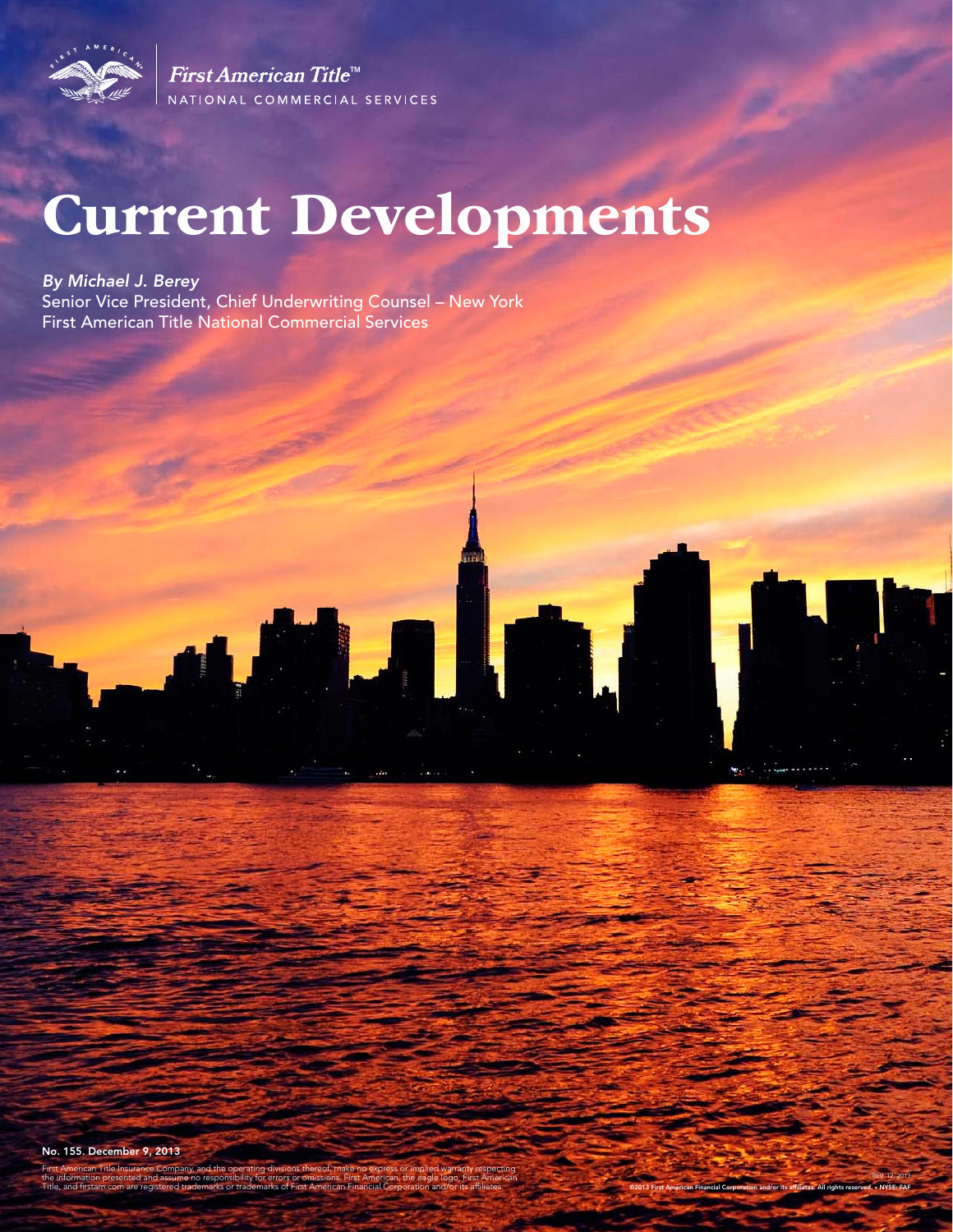#### Adverse Possession

Subsection 1 of Real Property Actions and Proceedings Law Section 543 ("Adverse Possession; how affected by acts across a boundary line"), as added by Chapter 269 of the Laws of 2008, states that "the existence of de minimus [sic] non-structural encroachments including, but not limited to, fences, hedges, shrubbery, plantings, sheds and non-structural walls, shall be deemed to be permissive and non-adverse." The Plaintiff in Wright v. Sokoloff asserted that encroaching fences and shrubbery, no matter how large the encroachment, are permissive and non-adverse as a matter of law. The Appellate Division, Second Department, held, however, that non-structural encroachments "could still be adverse if they are not de minimis." Whether the encroachment of hedges upon a right of way is de minimis is a question of fact. The decision of the Appellate Division, dated October 23, 2013, is reported at 2013 WL 5736285.

#### Common Charge Liens/Mortgages

Real Property Law Section 339-z ("Lien for common charges; priority;...") provides, in part, that a lien for unpaid common charges, held by the Board of Managers of a condominium on behalf of all unit owners, is prior to all liens except the lien of a first mortgage of record. In the foreclosure of a consolidated first mortgage encumbering residential condominium units and a garage unit owned by the Sponsor, the Board of Managers of the Condominium (the "Board") cross-claimed to foreclose its common charge lien against the same units. Each of the Plaintiff-mortgagee and the Board asserted that its lien had priority. The Supreme Court, New York County, granted summary judgment to the Plaintiff.

The Board asserted that the Plaintiff's mortgage was not a first mortgage, and thus entitled to the benefits of Section 339-z, because it was a blanket mortgage not executed for the purchase of a condominium unit. The Court held that "first mortgage of record" in Section 339-z does not prohibit a blanket mortgage from being a first mortgage or require a mortgage to be a purchase money mortgage.

The Board also contended that since the Condominium's By-Laws entitled unit owners to give a first mortgage, the mortgage given to the Plaintiff by the Sponsor could not be a first mortgage. The Court held that the By-Laws did not preclude the Sponsor from giving a first mortgage.

The Board further argued that only the first executed mortgage, not the mortgages that were consolidated with the initial mortgage, was entitled to priority over the Board's common charge lien. The Court held that, since the consolidation of the mortgages of record predated the recording of the common charge lien, the consolidated mortgage lien had priority. According to the Court, however, "[h]ad only the initial mortgage been recorded before the Board of Managers recorded its lien, and then plaintiff's predecessor or plaintiff, after acquiring the mortgage, consolidated other mortgages with it, the applicable rule [that "consolidation of mortgages will not impair the priority rights of parties uninvolved in the consolidation"] would support the Board's contention."

Finally, the Board claimed that the Plaintiff's payment of real estate taxes on the units was voluntary. Therefore, those amounts should not be part of the mortgage debt senior to the common charge lien. The Court disagreed, holding that the mortgage entitled the Plaintiff to add the real estate tax payments to the mortgage debt. AMT CADC Venture, LLC v. 455 CPW, L.L.C., decided October 18, 2013, is posted at: http://www.nycourts.gov/reporter/pdfs/2013/2013\_32779.pdf

#### Guardians

New York State's Mental Hygiene Law and the Surrogate's Court Procedure Act were amended by Chapter 427 of the Laws of 2013, enacted October 23, 2013. The Chapter is effective April 21, 2014, one hundred eighty days from enactment. Chapter 427 adds to the Mental Hygiene Law a new Article 83, to be known as the "Uniform Guardianship and Protective Proceedings Jurisdiction Act." According to the Memorandum in Support of the legislation (A00857/S02534), "[t]he legislation establishes a uniform set of rules for determining jurisdiction, and thus, simplifies the process for determining jurisdiction between multiple states in adult guardianship cases. It also establishes a framework that allows state court judges in different states to communicate with each other about adult guardianship cases." The Memorandum notes that thirty-one other states have adopted the Act.

## Mortgage Foreclosures

Real Property Actions and Proceedings Law Section 1304 ("Required prior notices") ("Section 1304") requires "a lender, an assignee or a mortgage loan servicer [commencing] legal action against the borrower, including [a] mortgage foreclosure", to send a notice required by Section 1304 to the borrower at least ninety days before an action on a "home loan" is

Not to be reprinted without written permission obtained in advance from First American Title.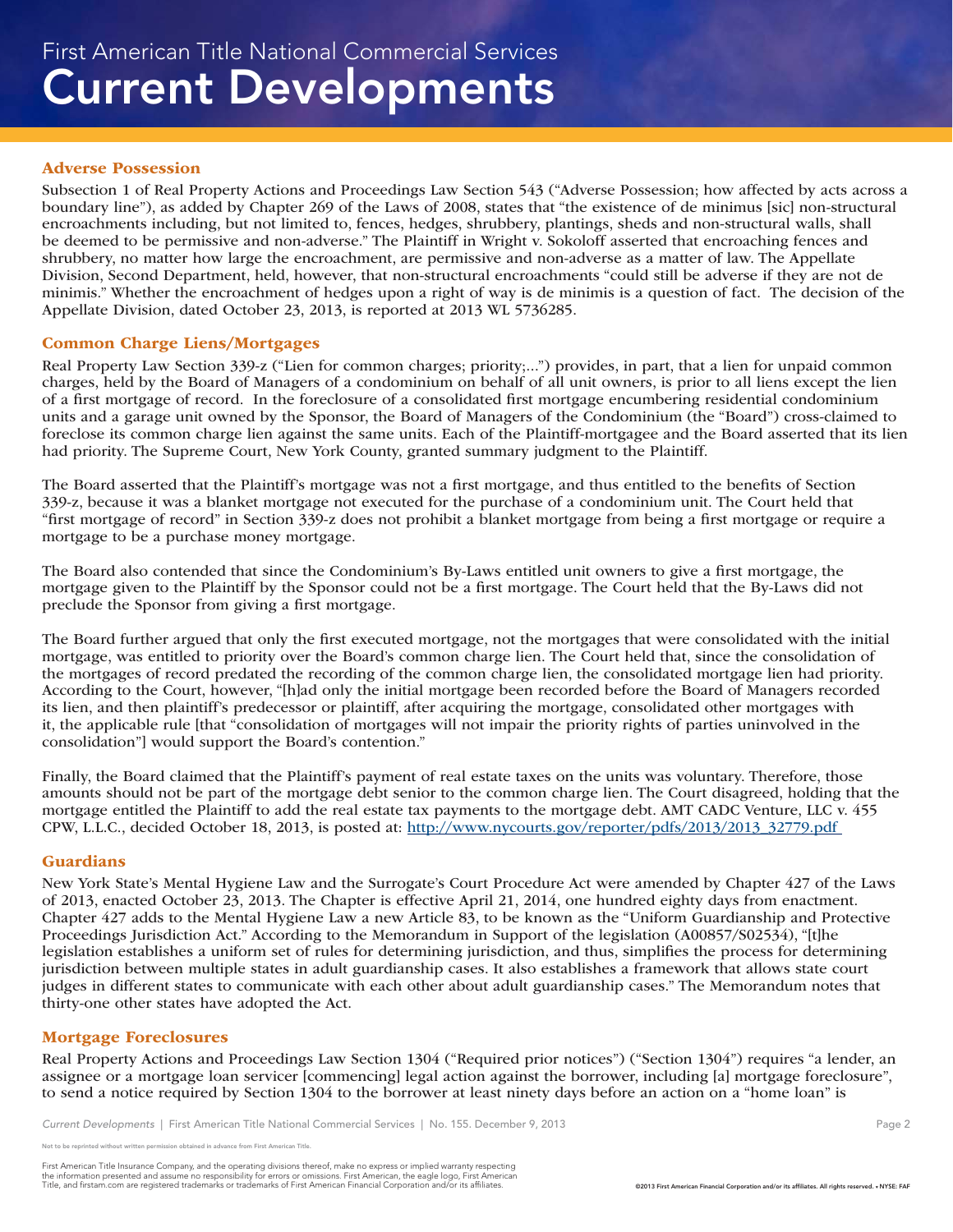commenced. The notice is captioned "You Could Lose Your Home. Please Read the Following Notice Carefully."

In an Action to recover on a mortgage note executed for a "home loan", the Supreme Court, Kings County, vacated the default judgment in "the interests of justice" and dismissed the Action for the failure to serve the notice required by Section 1304, without prejudice to the Plaintiff commencing a new action preceded by the notice required under Section 1304.

The Plaintiff contended that Section 1304 did not apply because the Plaintiff was not foreclosing on a mortgage and it was not a "lender", defined in Section 1304 to include "a mortgage banker" or an "exempt organization" under Banking Law Section 590. The Court held that Section 1304 applies also "to actions at law to recover on a note executed in connection with a 'home loan'" and to actions brought by an "assignee." In any event, the entity which assigned the note to the Plaintiff is a "lender". Cadelrock Joint Venture, L.P. v. Callender, decided October 4, 2013, is reported at 2013 WL 5509124.

## Mortgage Recording Tax/Local Development Corporations

The Office of Counsel in New York State's Department of Taxation and Finance, in an Advisory Opinion dated October 3, 2013, ruled that a mortgage made to a local development corporation incorporated under Not-for-Profit Corporation Law Section 1411 ("Local development corporations") ("LDC"), and recorded by the LDC, is exempt from mortgage recording tax. According to the Advisory Opinion, "[t]he tax is imposed on the act of recording a mortgage, rather than on the mortgage itself", and the mortgage remains exempt even after the mortgage is assigned to the true lenders. "The act of assigning a recorded mortgage, in and of itself, does not create a new mortgage subject to the MRT." Advisory Opinion TSB-A-13(6)R is posted at: http://www.tax.ny.gov/pdf/advisory\_opinions/mortgage/a13\_6r.pdf

## Mortgage Recording Tax/New York State Transfer Tax

The Office of Tax Policy Analysis in New York State's Department of Taxation and Finance has posted its Annual Statistical Report of New York State Tax Collections for the State's fiscal year 2012-2013 (April 1, 2012-March 31, 2013). According to the Report, the Real Estate Transfer Tax collected in FY 2012-2013 was \$756,354,761, up from \$610,047,675 collected in FY 2011- 2012. Mortgage recording tax collected statewide in FY 2012-2013 was \$1,481,063,300, the mortgage recording tax collected in New York City being \$946,196,020. As reported in the Annual Statistical Report issued for FY 2011-2012, for that fiscal year the mortgage recording tax collected statewide was \$1,124,159,703 and the mortgage tax collected in New York City was \$677,550,993. The Report for Fiscal Year 2012-2013 is posted at: http://www.tax.ny.gov/research/stats/statistics/new\_reports.htm

### Mortgage Recording Tax/New York State Transfer Tax

New York State's Department of Taxation and Finance announced that the interest rates to be charged for the period January 1, 2014 – March 31, 2014 on late payments and assessments of Mortgage Recording Tax and the State's Real Estate Transfer Tax will be 7.5% per annum, compounded daily. The interest rate to be paid on refunds will be 2% per annum, compounded daily. The notice issued by the Department is posted at http://www.tax.ny.gov/pay/all/int\_curr.htm

## Mortgage Recording Tax/Tax Paid on Instruments Not Recorded

Under Tax Law Section 258-a ("Payment of tax on instruments not recorded") and 20 NYCRR Section 650.1, when mortgage recording tax is being paid on an instrument not entitled to be recorded, but which is not lost or destroyed, the tax may be paid to the recording officer. A copy of the instrument upon which tax is paid "shall be filed with the recording officer and preserved among his mortgage tax records." If the unrecorded instrument has been lost or destroyed, the State Department of Taxation and Finance may determine the amount of tax due and "by order authorize the recording officer to receive and receipt for the tax as fully and with the same force and effect, as far as this article is concerned, as if the instrument has been duly recorded and the tax thereon paid." Section 258-a and 20 NYCRR do not require a recording officer to record a notice that mortgage recording tax has been paid on an instrument not being recorded, and they did not deal with issues of actual or constructive notice or of lien priority when such a notice is recorded. In a number of counties, notices of "Tax Paid on [an] Unrecorded Document" have been recorded, stating that mortgage tax has been paid. The notices do not reference, and are not accompanied by, the document for which mortgage tax has been paid.

Legislation to deal with this issue, introduced at the request of the New York State Land Title Association, was signed into law on October 23 as Chapter 435 of the Laws of 2013. Under Chapter 435, amending Tax Law Section 258-a, "[t]he filing or recording of a notice of the payment of tax under this section is ineffective to give notice under Article Nine of the Real Property Law ["Recording instruments affecting real property"] of any estate or interest in the real property affected by

Not to be reprinted without written permission obtained in advance from First American Title.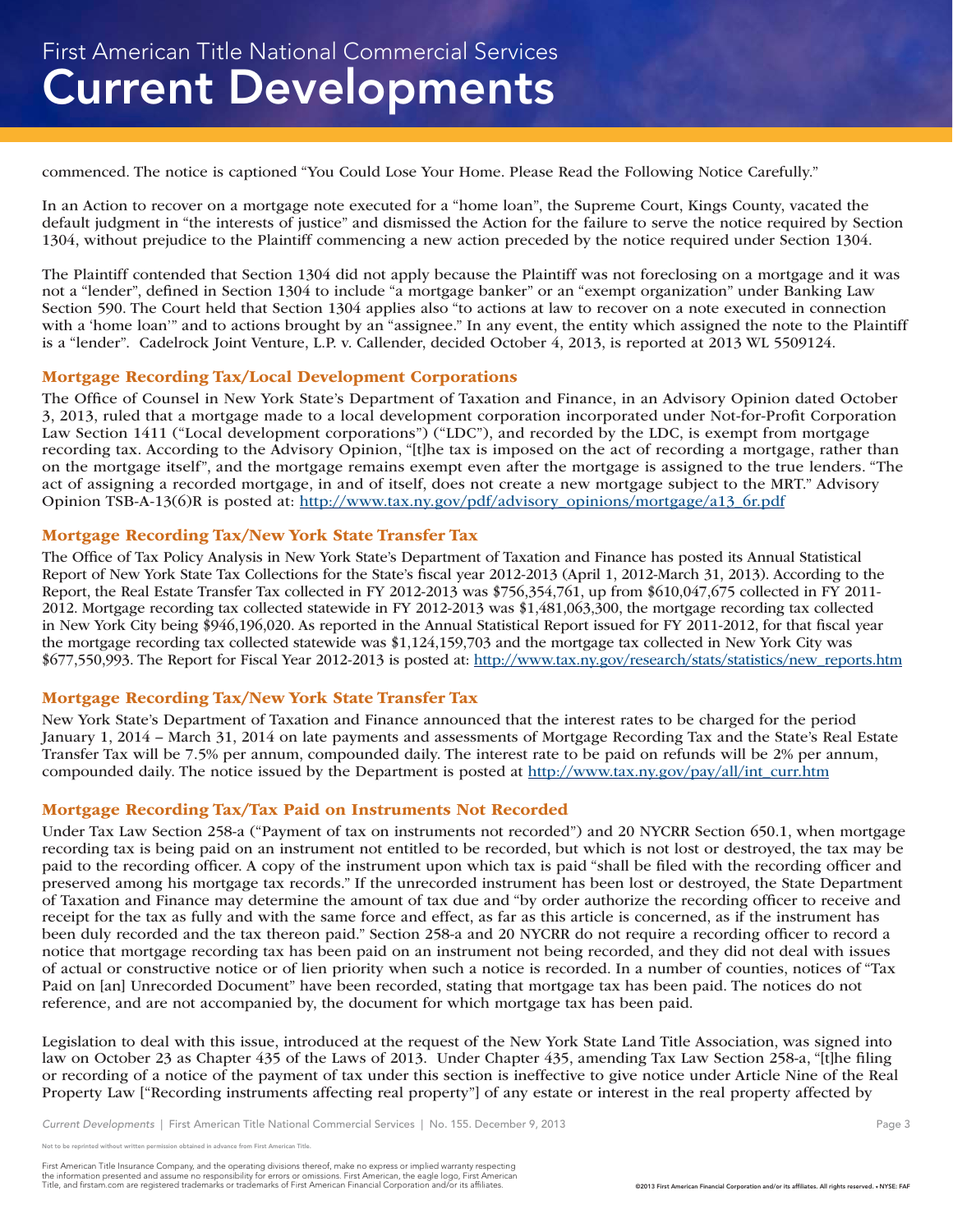the instrument on which tax is being paid or to create a duty of inquiry with regard thereto." Effective on enactment, the Chapter "shall apply to all notices filed prior to and on and after such effective date."

## New York City/Appointment of Administrator for Distressed Property

Chapter 455 of the Laws of 2013 (Senate Bill 05465A/Assembly Bill 07834-B) amends Sections 770 and 778 of Real Property Actions and Proceedings Law Article 7-A ("Special Proceedings by Tenants of Dwellings in the City of New York and the Counties of Nassau, Suffolk, Rockland and Westchester for Judgment Directing Deposit of Rents and the Use Thereof for the Purpose of Remedying Conditions Dangerous to Life, Health or Safety") effective October 23, 2013. According to the summary accompanying the legislation, Chapter 455 "[a]uthorizes the commissioner of housing preservation and development for the city of New York to bring a special proceeding for appointment of an administrator for distressed property; provides for owner liability for costs of operating property and costs of the administrator after the administrator takes over management of the property." Senate Bill 05465A is posted at: http://assembly.state.ny.us/ leg/?bn=S05465&term=2013

## New York State Transfer Tax

The Owners of real property conveyed an 87.68% tenant in common interest to Developer, retaining a 12.32% tenant-incommon interest. Transfer taxes were paid on that conveyance. Owners and Developer also simultaneously entered into an agreement under which the Developer would construct a building on the property, Owners would reimburse the Developer for the Owners' share of the costs incurred in the design and construction of commercial space in the new building, and, on completion of the building, the commercial space (12.32% of the new building) would become a condominium unit conveyed to Owners. Once the condominium was formed, Owners were to transfer their 12.32% tenant in common interest to Developer, and Developer would transfer its interest in the commercial unit to Owners.

The Office of Counsel in New York State's Department of Taxation and Finance, in an Advisory Opinion dated October 17, 2013, ruled that the transfer by Owners of their tenant in common interest to Developer after the building was constructed, and the Developer's transfer of its interest in the commercial unit to Owners, were not subject to the State's transfer tax. The transfers constituted a mere change of identity or form or ownership or organization with no change in beneficial interest. According to the Advisory Opinion,

"After the conveyances, Owners will have a fee interest in the commercial space equal to the fee interest in the property that they had prior to the construction of the building…After the conveyances, Developer will own the same beneficial interest in the Property...that it acquired under the Contract. The parties were in exactly the same position before and after the conveyances."

The Department also held that Owners' payment to Developer of construction costs attributable to the commercial space was not subject to transfer tax; it was not consideration paid for the transfer of an interest in real property. Advisory Opinion TSB-A-13(7)R is posted at on the Department's website at: http://www.tax.ny.gov/pdf/advisory\_opinions/real\_ estate/a13\_7r.pdf

### Recording Act/Fraud

Rivka Leifer ("Leifer") took title to property by a no consideration deed she executed as President of 223 Associates, Inc. She later executed a \$450,000 mortgage to MERS, as nominee for Greenpoint Mortgage Funding, Inc. ("Greenpoint"), which mortgage was assigned to Defendant Federal National Mortgage Association ("FNMA"), and also executed a home equity mortgage since satisfied. The Plaintiffs, one of whom claimed to be the sole shareholder of the corporation, asserted that Leifer was not President of the corporation, and not even one of its shareholders; the Plaintiffs sought an Order discharging the mortgage held by FNMA.

Real Property Law Section 266 ("Rights of purchaser or incumbrancer for valuable consideration protected") protects the title of a purchaser or an incumbrancer for valuable consideration "unless it appears that he had previous notice of the fraudulent intent of his immediate grantor, or of the fraud rendering void the title of such grantor." The interests of subsequent purchasers or encumbrances are not protected when title is obtained by a forged deed or by a conveyance executed under false pretenses, but a deed procured by "fraudulent inducement" is merely "voidable". A mortgage procured by "fraudulent inducement" is protected under Real Property Law Section 266 when there is no notice of the fraud. According to the Court, "even where one signs a deed on behalf of a corporation without authority to make the conveyance, such would not defeat the interest of a bona fide purchaser or encumbrancer for value."

*Current Developments* | First American Title National Commercial Services | No. 155. December 9, 2013 **Page 4** Page 4

Not to be reprinted without written permission obtained in advance from First American Title.